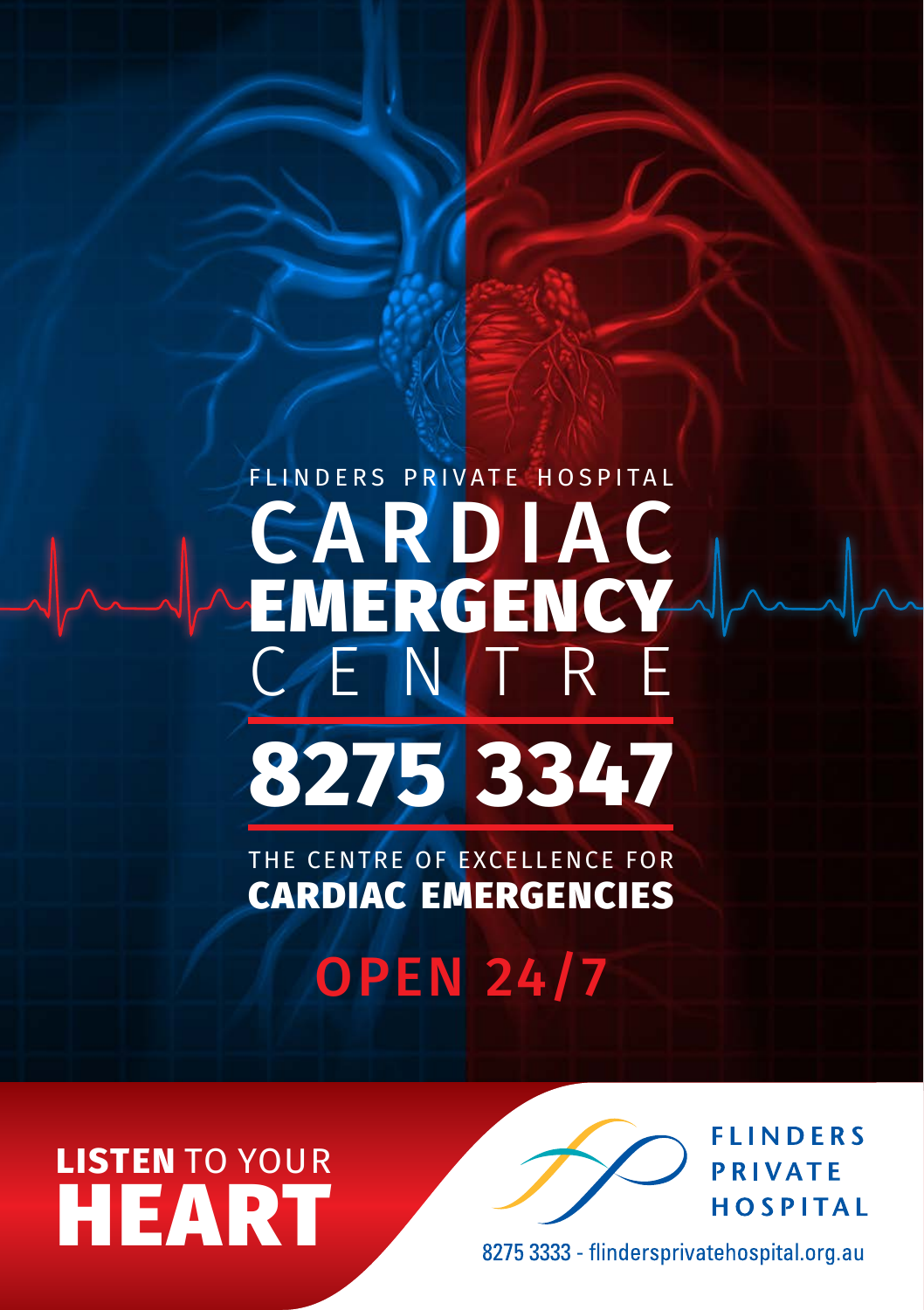

The **Flinders Private Hospital Cardiac Emergency Centre** provides an immediate assessment of your heart condition, including Chest Pain, Heart Rhythm Disorders and Heart Failure.

#### **Listen to your heart and act.**

You do not need a referral, **if you are symptomatic, please call an ambulance (Dial 000) and ask to be transferred to FPH Cardiac Emergency Centre**.

You can access the Cardiac Emergency Centre via the front entrance to FPH or via the Flinders Medical Centre Emergency Department.

### **The Flinders Private Hospital Cardiac Emergency Centre provides:**

- Immediate assessment
- • 24/7 Cardiologist on call
- • 24/7 Cardiac Medical Officer rostered on-site
- 24/7 Acute intervention, including angiography and angioplasty
- No referral required

### **The Flinders Private Hospital Cardiac Emergency Centre is available to assess symptoms including:**

- $\cdot$  Chest pain
- **Palpitations**
- Shortness of breath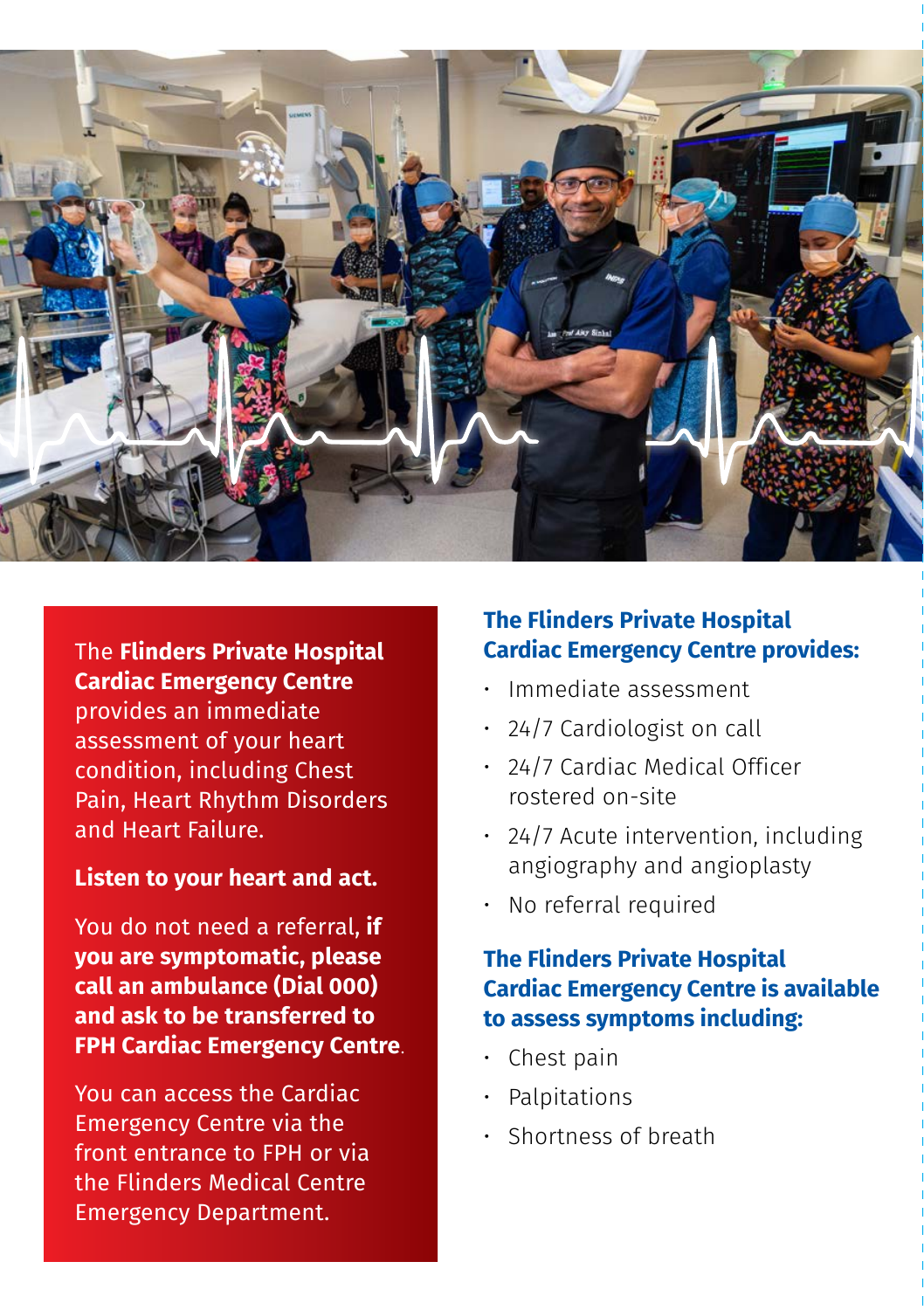

### **Our Cardiac services include:**

- • Coronary angiography
- • Coronary angioplasty, stenting and rotablation
- • Right heart catheterisation and myocardial biopsy
- • Trans Catheter Valve Insertion (eg. TAVI)
- • Other structural heart interventions – valvuloplasty, Patent Foramen Ovale (PFO) and Atrial Septal Defect (ASD) closure, mitral valve interventions
- • Pacemaker insertion
- • Automatic Defibrillator insertion
- • Cardiac Resynchronisation Therapy
- Electrophysiological Studies
- • Catheter ablation for SVT, VT and AF including advanced 3D mapping techniques
- • Cardiac and Thoracic Surgery

For any **Cardiac Emergency Centre** enquiries, please phone **08 8275 3347**

### **Emergency! DIAL 000**